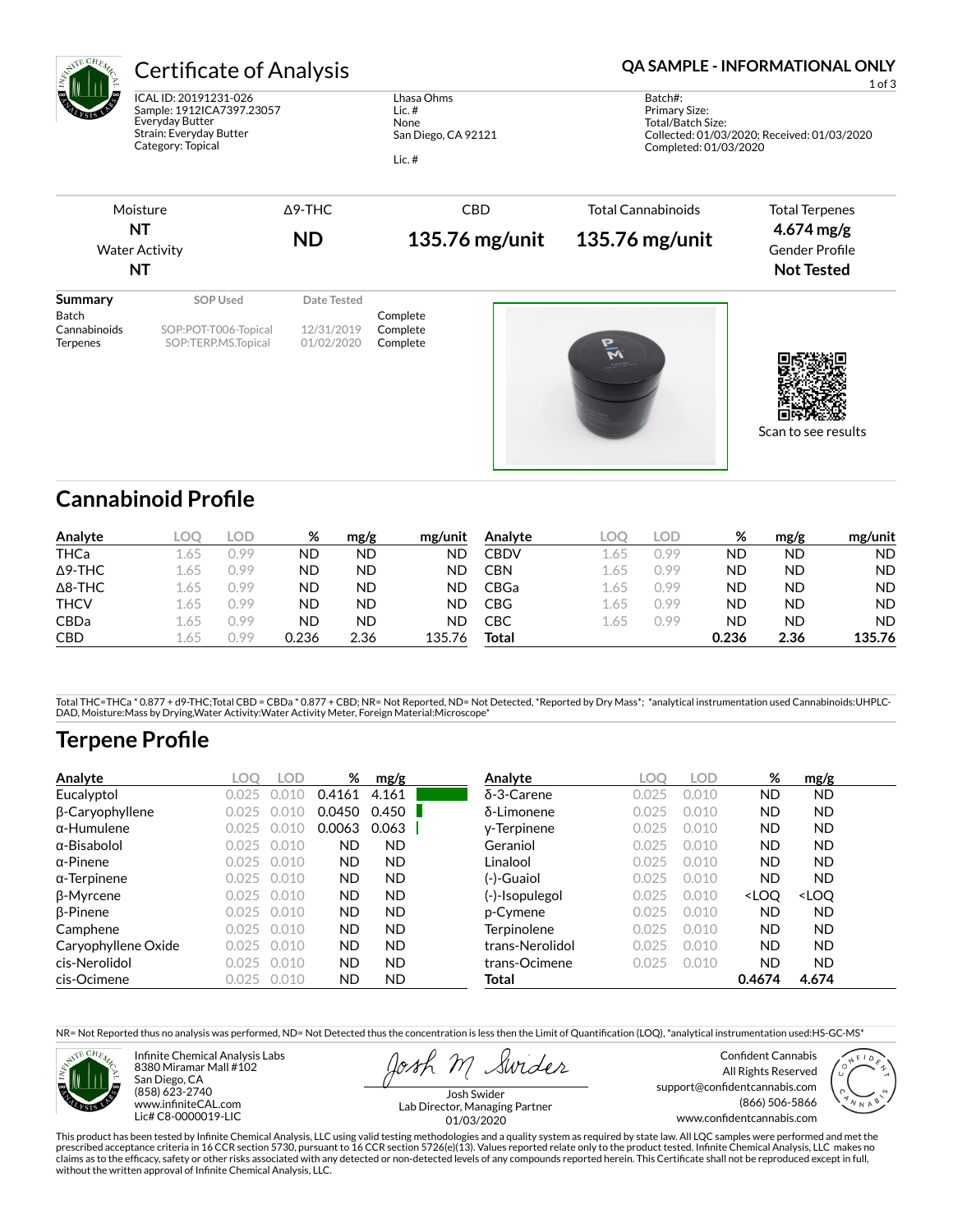

ICAL ID: 20191231-026 Sample: 1912ICA7397.23057 Everyday Butter Strain: Everyday Butter Category: Topical

Lhasa Ohms Lic. # None San Diego, CA 92121 Lic. #

#### Certificate of Analysis **Certificate of Analysis QA SAMPLE - INFORMATIONAL ONLY**

2 of 3

Batch#: Primary Size: Total/Batch Size: Collected: 01/03/2020; Received: 01/03/2020 Completed: 01/03/2020

### **Residual Solvent Analysis**

| Category 1 | .OO | .OD | ∟imit | Status | Category 2 | OC | .imit | <b>Status</b> | Category 2 | LOC | .OD | ∠imit | Status |
|------------|-----|-----|-------|--------|------------|----|-------|---------------|------------|-----|-----|-------|--------|
|            |     |     |       |        |            |    |       |               |            |     |     |       |        |

NR= Not Reported thus no analysis was performed, ND= Not Detected thus the concentration is less then the Limit of Quantification (LOQ),\*analytical instrumentation used=HS-GC-MS\*

### **Heavy Metal Screening**

| ∽<br>м<br>$-$<br>$\sim$ | $\sim$ $\sim$<br>w<br>$\sim$ | Limi | Status |
|-------------------------|------------------------------|------|--------|
|                         |                              |      |        |

NR= Not Reported thus no analysis was performed, ND= Not Detected thus the concentration is less then the Limit of Quantification (LOQ), \*analytical instrumentation used:ICP-MS\*

### **Microbiological Screening**

| sult |  |
|------|--|
|      |  |

ND=Not Detected; \*analytical instrumentation used:qPCR\*



Infinite Chemical Analysis Labs 8380 Miramar Mall #102 San Diego, CA (858) 623-2740 www.infiniteCAL.com Lic# C8-0000019-LIC

Josh M Swider

Confident Cannabis All Rights Reserved support@confidentcannabis.com (866) 506-5866 www.confidentcannabis.com



Josh Swider Lab Director, Managing Partner 01/03/2020

This product has been tested by Infinite Chemical Analysis, LLC using valid testing methodologies and a quality system as required by state law. All LQC samples were performed and met the prescribed acceptance criteria in 16 CCR section 5730, pursuant to 16 CCR section 5726(e)(13). Values reported relate only to the product tested. Infinite Chemical Analysis, LLC makes no<br>claims as to the efficacy, safety o without the written approval of Infinite Chemical Analysis, LLC.